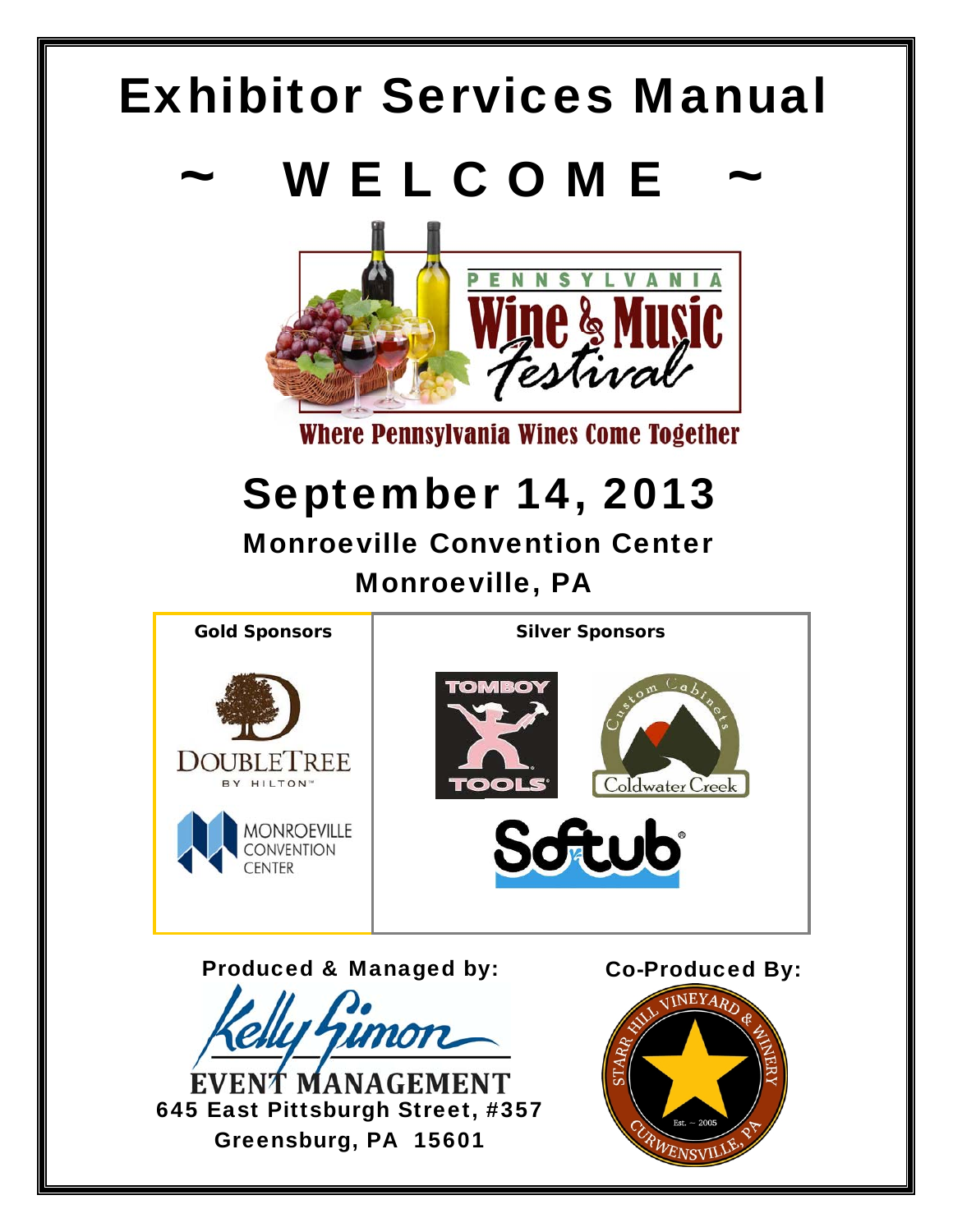

Where Pennsylvania Wines Come Together

September 14, 2013 Monroeville Convention Center Monroeville, PA

# **CONTENTS**

| Event Management / Event Schedule                   | 3       |
|-----------------------------------------------------|---------|
| <b>Booth Equipment</b>                              | 4       |
| Exhibitor ID Badges                                 | 5       |
| Electric – Trash – Drayage                          | 6       |
| On-Site Information - WINERIES ONLY                 | 6       |
| Doubletree Hotel Room Block & Discounts             | 7       |
| Monroeville Convention Center Order Forms           | $8 - 9$ |
| Simon Event Management 2013/2014 Schedule of Events | $-10$   |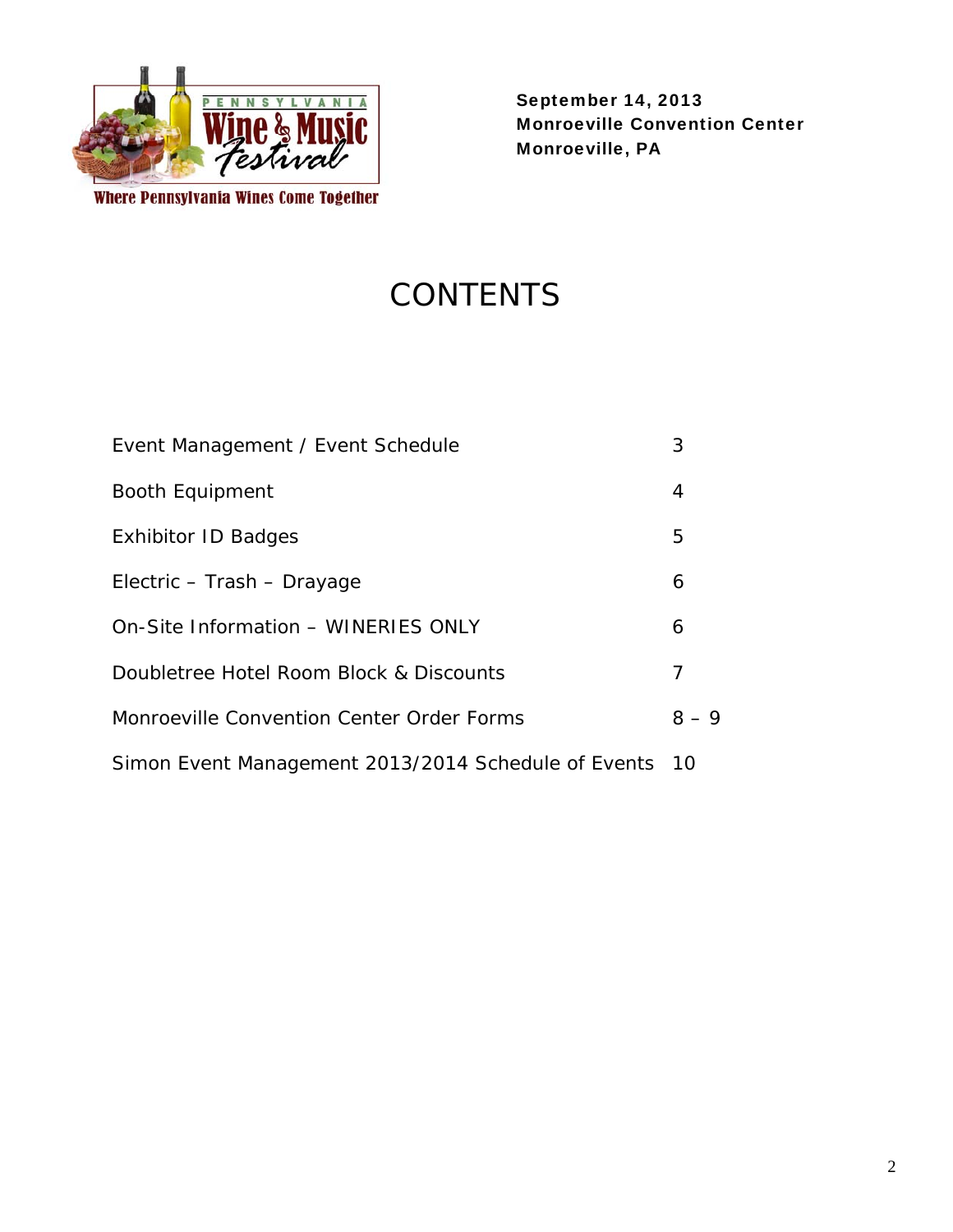

## EVENT MANAGEMENT

**Simon Event Management** 

645 East Pittsburgh Street, #357 · Greensburg, PA 15601 **Phone** 800-747-5599 • 724-837-7979 • Fax 724-219-3570

| <b>Kelly Simon</b> | 800-747-5599 kelly@simoneventswork.com  |
|--------------------|-----------------------------------------|
| <b>Stacey Rosa</b> | 800-747-5599 stacey@simoneventwwork.com |

### **EVENT VENUE**

**Monroeville Convention Center**  209 Mall Blvd. Monroeville, Pennsylvania 15146 Tel: 412-373-7300 Fax: 412-373-3915

## **EVENT SCHEDULE**

## **EVENT HOURS**

 $1^{57}$  Session 1:00 pm – 4:00 pm **2nd Session 5:00 pm – 9:00 pm** 

### **SET UP DATES/TIMES:**

**Saturday, September 14 8:00 am – 12:30 pm Exhibitors with large displays who require a Friday set up can contact Kelly to make these arrangements.** 

#### **TEAR DOWN DATES/TIMES:**

**Saturday, September 14 9:00 pm - midnight** 

*Your booth must be dismantled and removed by Saturday, September 14 at 12:00 midnight. After that time, anything left behind may be discarded by facility personnel.*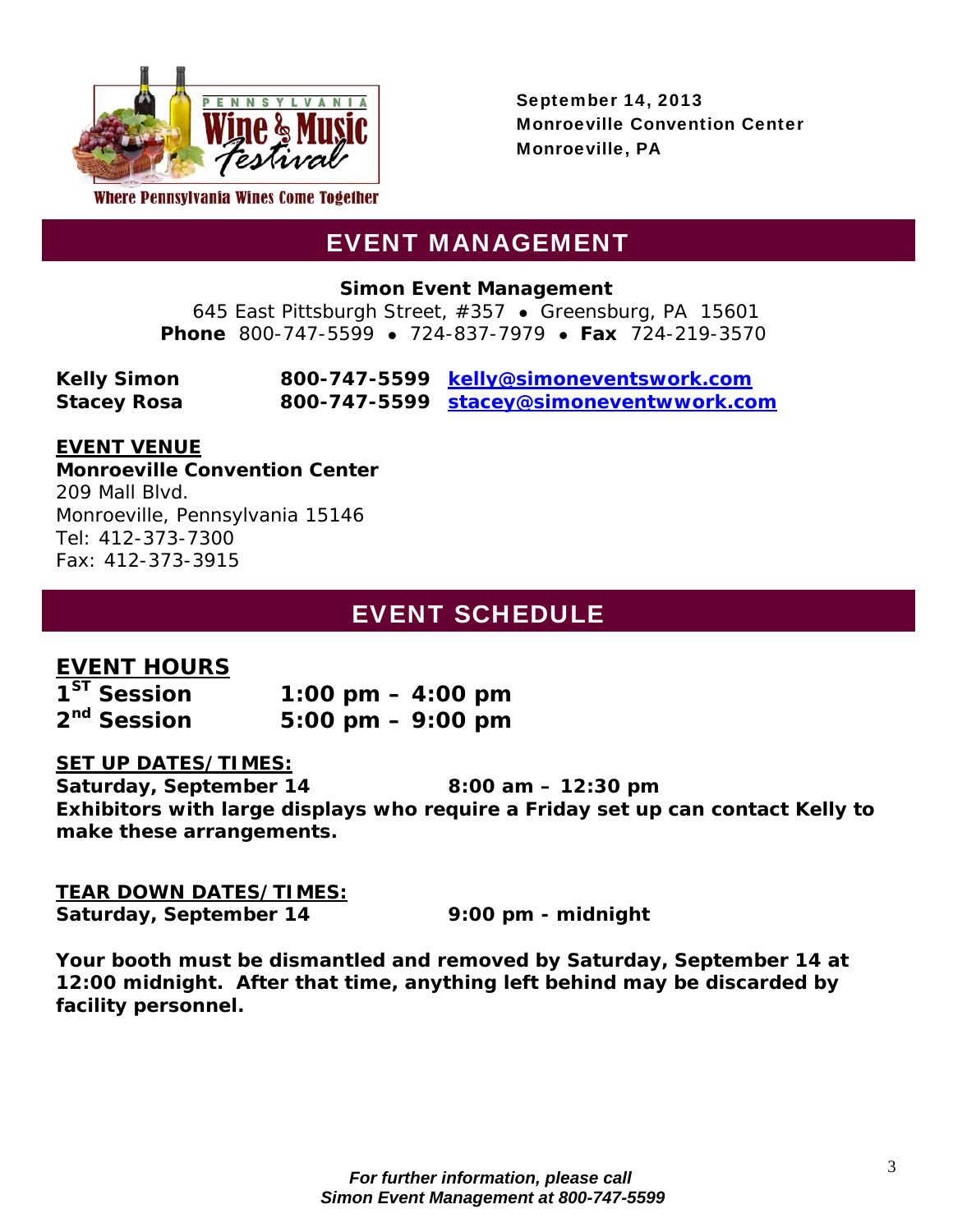

-

September 14, 2013 Monroeville Convention Center Monroeville, PA

## **BOOTH EQUIPMENT**

**The following items are included in the price of each 10 x 10 space. The back and side drape is black and blue, the table skirts are black.** 

- **8' High Draped Backdrop**
- **3' High Draped Side Rails**
- **(1) Table with Cover & Skirting**
- **(2) Chairs**
- **(1) 7" X 44" ID Sign with your company name**

**You may order additional equipment for your booth from the Monroeville Convention Center. Please refer to the Monroeville Convention Center Service Order Form on pages 8 – 9.**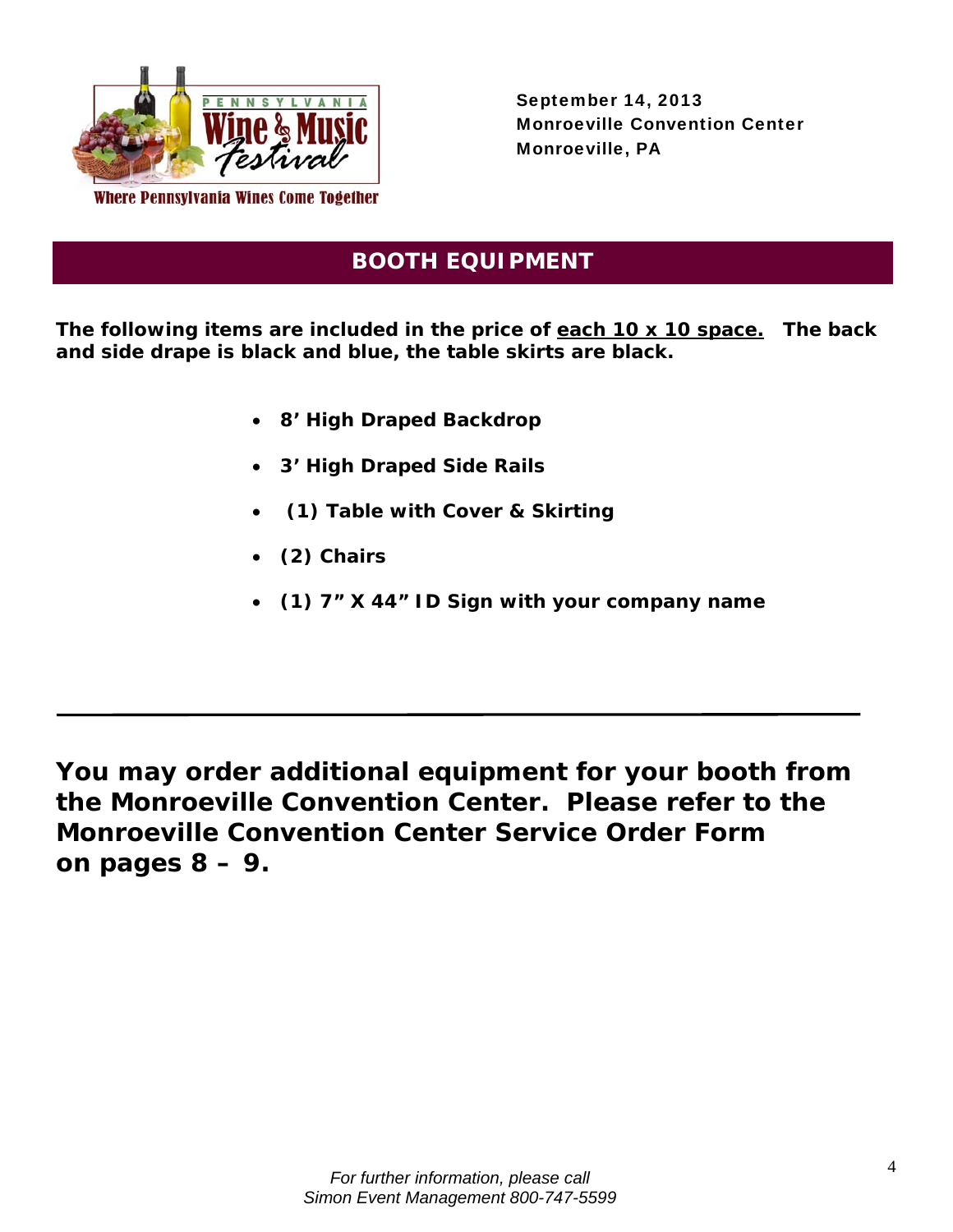

## **EXHIBITOR BADGES**

### **Exhibitor badges are for you and your staff; NOT your guests or attendees.**

#### **FOR EACH BOOTH SPACE, YOU ARE ENTITLED TO THE FOLLOWING NUMBER OF BADGES:**

| 10 X 10 | 6 Badges |
|---------|----------|
| 10 X 20 | 8 Badges |

10 X 30 10 Badges 10 X 40 or larger 12 Badges

Please PRINT OR TYPE **CLEARLY** the names of the representatives who will be working at your booth. **Use only the spaces below that coincide numerically with your booth size/badge allowance.**

| <u> 1999 - Jan Barbara, Amerikaansk politiker († 1958)</u>                                                           |  |  |
|----------------------------------------------------------------------------------------------------------------------|--|--|
|                                                                                                                      |  |  |
|                                                                                                                      |  |  |
|                                                                                                                      |  |  |
|                                                                                                                      |  |  |
| <u> 1989 - Jan Barbara, martxa al II-lea (h. 1989).</u>                                                              |  |  |
| <u> 1989 - Johann Stoff, amerikan bestein de stad in de stad in de stad in de stad in de stad in de stad in de s</u> |  |  |
|                                                                                                                      |  |  |
|                                                                                                                      |  |  |
| <u> 2000 - 2000 - 2000 - 2000 - 2000 - 2000 - 2000 - 2000 - 2000 - 2000 - 2000 - 2000 - 2000 - 2000 - 2000 - 200</u> |  |  |
|                                                                                                                      |  |  |
| <u> 1989 - Johann John Stone, Amerikaansk politiker (d. 1989)</u>                                                    |  |  |
|                                                                                                                      |  |  |
|                                                                                                                      |  |  |
|                                                                                                                      |  |  |

**Please fax this completed form (724-219-3570) or email your company/badge names to Stacey@simoneventmanagement.com by Wednesday, September 11. . .thank you!**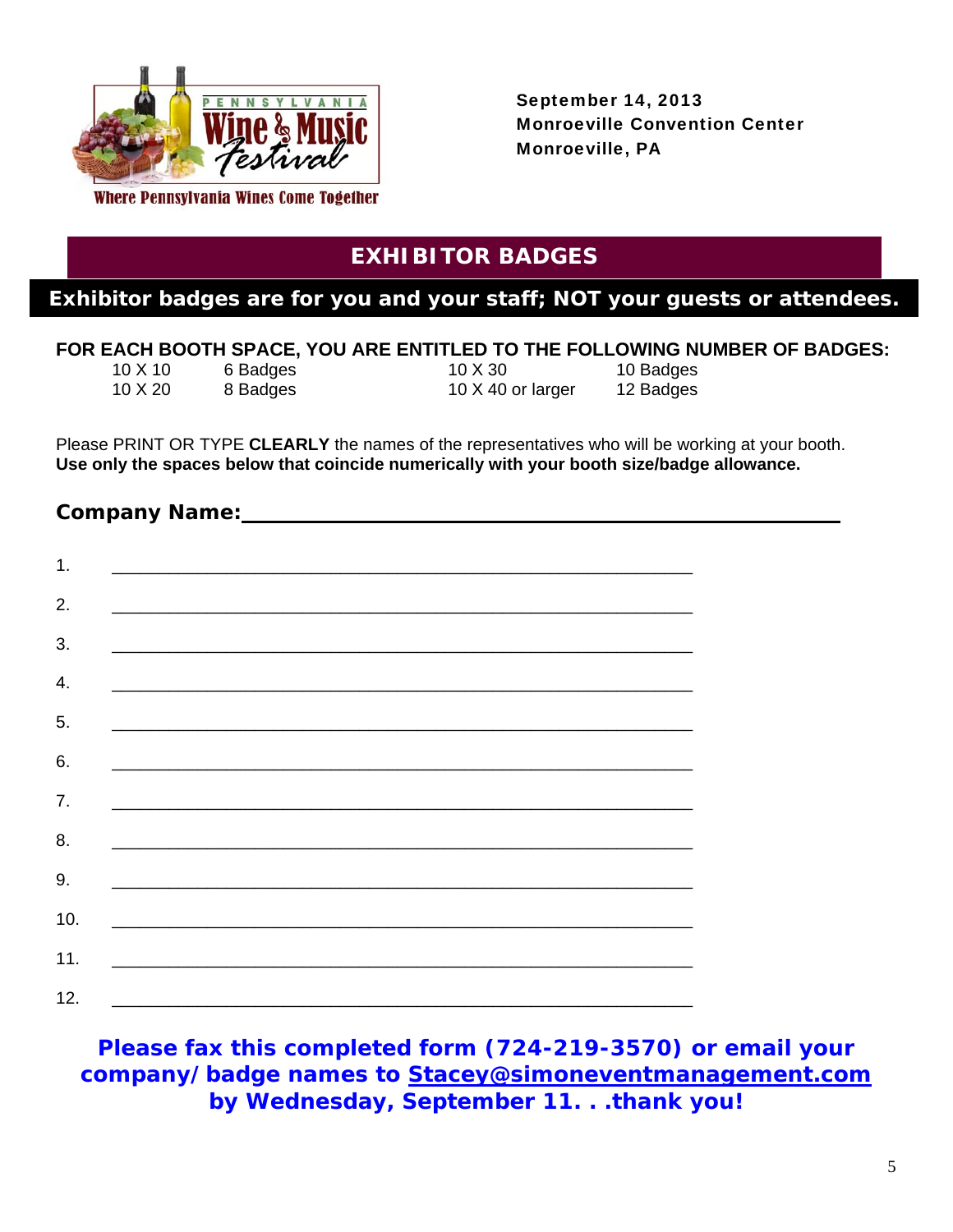

## **ELECTRIC/TRASH/DRAYAGE**

# FOOD CONCESSIONS

The Monroeville Convention Center will be providing food concessions from 1 PM – 9 PM for exhibitors and attendees. Food can be purchased anytime throughout the day including the refresh hour between sessions of 4 PM – 5 PM.

## ELECTRIC – TELEPHONE – DECORATIONS

These services are available through the Monroeville Convention Center – please refer to the Monroeville Convention Center Service Order Forms on pages 8 – 9. Exhibitors are reminded to bring their own extension cords and multi-plug outlets – these are NOT provided by event management.

## TRASH

There will be receptacles throughout the facilities for regular garbage disposal during the Event.

# DOLLIES / CARTS / FORKLIFT

There are a limited number of dollies and carts that are provided by Event Management at **NO CHARGE** for transporting displays and merchandise. These are available on a first-come, first-served basis so exhibitors may want to bring their own dollies and/or carts as well.

There will be one forklift available for during set-up/teardown which is provided by Event Management at NO CHARGE to exhibitors.

# **ON-SITE INFORMATION – WINERIES ONLY**

## ICE & WATER

**Ice and water will be provided to all wineries by the Monroeville Convention Center at no charge. Wineries are responsible for their own containers to hold wines, pitchers for glass rinsing and wine disposal containers.** 

## **DINNER BETWEEN SESSIONS – IMPORTANT, PLEASE READ**

**Two (2) dinners will be provided for each winery by the Monroeville Convention Center between 4 PM and 5 PM at no charge. Dinners may be purchased for additional winery staff members at \$11.50 per person but these reservations must be made by Monday, September 9th. If you are interested in making additional dinner reservations for your winery, please call Kelly at 800-747-5599.**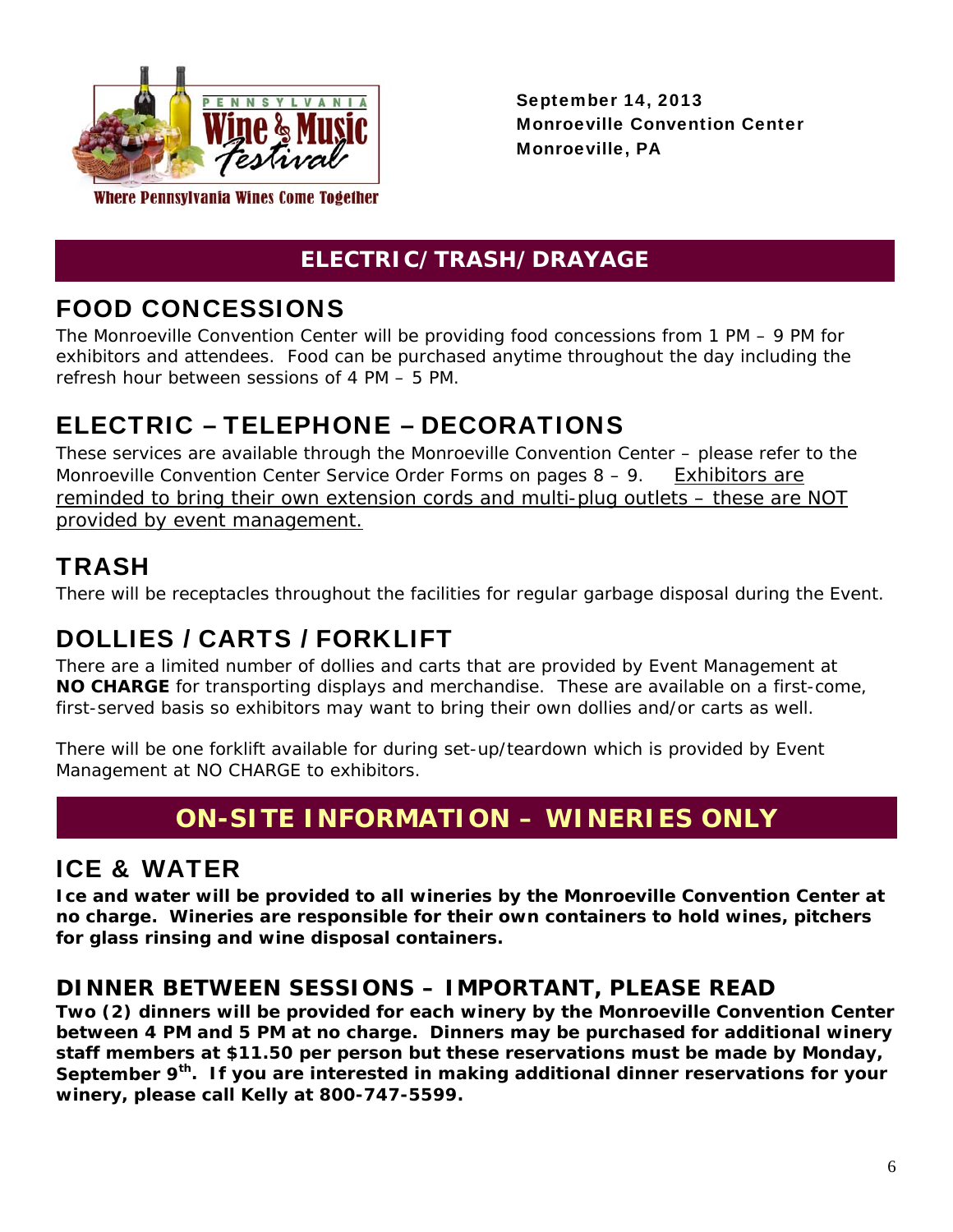

## **HOTEL**



#### **PITTSBURGH OFFICIAL HEADQUARTERS HOTEL 105 Mall Blvd.**

**Monroeville, Pennsylvania 15146 Tel: 412-373-7300 Fax: 412-373-3915** 

#### **Pennsylvania Wine & Music Festival SPECIAL RATE \$69**  *Deadline to book your reservation is by September 11, 2013.*

The Doubletree Pittsburgh/Monroeville Convention Center Hotel conveniently located just off the PA Turnpike sits adjacent to the beautiful new 100,000 SF Monroeville Convention Center. Our upscale suburban Pittsburgh hotel across from the regional Monroeville Mall includes modern convention and expo facilities in a perfect Pittsburgh area hotel location only 15 miles east of downtown Pittsburgh and less than 45 minutes from Pittsburgh International Airport (PIT).

Superior Doubletree hotel comforts. . . our freshly updated Doubletree hotel features spacious, well-appointed guest rooms and suites with big baths and a long list of amenities, including our luxurious Sweet Dreams bedding, 32" flat screen TVs, generous work surfaces, ergonomic desk chairs and wireless high-speed Internet access. For your convenience, complimentary HSIA is available throughout the hotel public areas. Our guests enjoy all the expected pleasures of Doubletree hospitality, a caring and friendly hotel staff and full use of our many Monroeville hotel amenities including an indoor-outdoor swimming pool and spa tub, Precor®-equipped Fitness Center, Airport Shuttle service, in-room dining, meet and eat at our Monroeville Convention Center hotel. Pittsburgh PA is known for its multi-cultural population and array of tempting cuisines. Dine with us at our casual American style café and lounge, serving freshly prepared standards and regional specialties daily along with your favorite beverages. And don't forget to start the day right with our extensive Doubletree Breakfast buffet.

Our excellent location in the heart of the Monroeville Business District is close to many corporate offices like CVS Caremark, Siemens, Philips, Respironics, Shaw Group, Bechtel, Progressive and Parker Hannifin, as well as dozens of restaurants, shopping and leisure activities. Or, visit nearby downtown Pittsburgh attractions like the Pittsburgh Zoo and PPG Aquarium, MLB's PNC Park, Carnegie Science Center, The Andy Warhol Museum and much more!

Whether business, vacation or convention brings you to the Pittsburgh area, our friendly hotel staff looks forward to welcoming you to the Monroeville Convention Center with our signature warm Doubletree Chocolate Chip Cookie at check in.

Book Your Next Stay at Doubletree Pittsburgh/Monroeville Convention Center!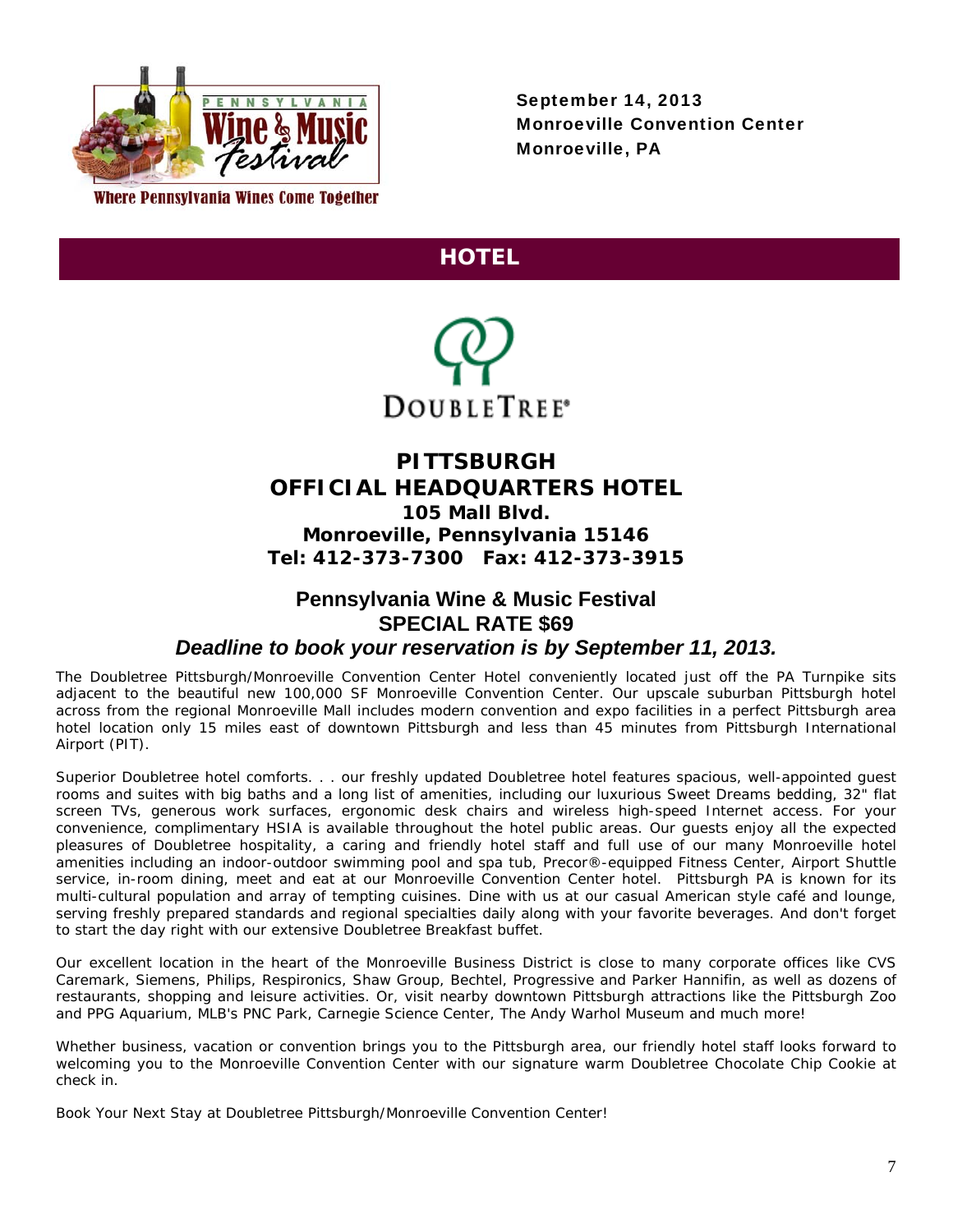



## **MONROEVILLE CONVENTION CENTER Electric / Telephone Service Order Form**

### **Order form and payment must be received by Wednesday, September 11 to qualify for the ADVANCED RATE.**

| Show:                                                                                                                    |                                |  |  |  |        | Booth #<br><b>Show Dates:</b> |                               |  |  |  |  |        |         |  |  |
|--------------------------------------------------------------------------------------------------------------------------|--------------------------------|--|--|--|--------|-------------------------------|-------------------------------|--|--|--|--|--------|---------|--|--|
| <b>Company Name:</b>                                                                                                     |                                |  |  |  | Phone: |                               |                               |  |  |  |  | Email: |         |  |  |
| <b>Ordered By:</b>                                                                                                       | On Site Contact:<br>Signature: |  |  |  |        |                               |                               |  |  |  |  |        |         |  |  |
| Please indicate your method of payment ( ) Amex ( ) MC (                                                                 |                                |  |  |  |        |                               | ) Visa ( ) Discover ( ) Check |  |  |  |  |        | Check # |  |  |
| <b>Credit Card Number</b>                                                                                                |                                |  |  |  |        |                               |                               |  |  |  |  |        |         |  |  |
| <b>Expiration Date</b>                                                                                                   |                                |  |  |  |        |                               |                               |  |  |  |  |        |         |  |  |
| Please Note: Your signature authorizes the Monroeville Convention Center to DEBIT your Credit Card for all balances due. |                                |  |  |  |        |                               |                               |  |  |  |  |        |         |  |  |
|                                                                                                                          |                                |  |  |  |        |                               |                               |  |  |  |  |        |         |  |  |

Signature:

Date:

|     | <b>ELECTRICAL REQUESTS:</b>              |                                                |                    |        |  |  |  |  |  |
|-----|------------------------------------------|------------------------------------------------|--------------------|--------|--|--|--|--|--|
|     |                                          | Exhibitors must bring own extension cord(s)    |                    |        |  |  |  |  |  |
| QTY | <b>Description</b>                       | Advanced                                       | Standard           | Amount |  |  |  |  |  |
|     | 110V/20 Amp (Standard Electric) Quad Box | \$50 First day                                 | \$75 First day     |        |  |  |  |  |  |
|     |                                          | \$15 each addl day                             | \$15 each addl day |        |  |  |  |  |  |
|     | 208V/30 Amp/1 Phase                      | \$130.00                                       | \$175.00           |        |  |  |  |  |  |
|     | 208V/40 Amp/1 Phase                      | \$160.00                                       | \$215.00           |        |  |  |  |  |  |
|     | 208V/50 Amp/1 Phase                      | \$200.00                                       | \$250.00           |        |  |  |  |  |  |
|     | 208V/Over 50 Amp/1 Phase                 | \$275.00                                       | \$380.00           |        |  |  |  |  |  |
|     |                                          | **Electric: 30 amp and higher is a flat rate** |                    |        |  |  |  |  |  |

|     | <b>TELEPHONE SERVICES</b> |          |          |        |  |  |  |  |  |
|-----|---------------------------|----------|----------|--------|--|--|--|--|--|
| QTY | <b>Description</b>        | Advanced | Standard | Amount |  |  |  |  |  |
|     | Data Line                 | \$175.00 | \$225.00 |        |  |  |  |  |  |
|     | Analog Line               | \$150.00 | \$200.00 |        |  |  |  |  |  |

Make check payable to: Monroeville Convention Center 209 Mall Boulevard Monroeville, PA 15146

Phone: 412-373-7300 Fax: 412-372-0291 Email: mcc-forms@doubletreemonroeville.com **TOTAL DUE: DATE PAID**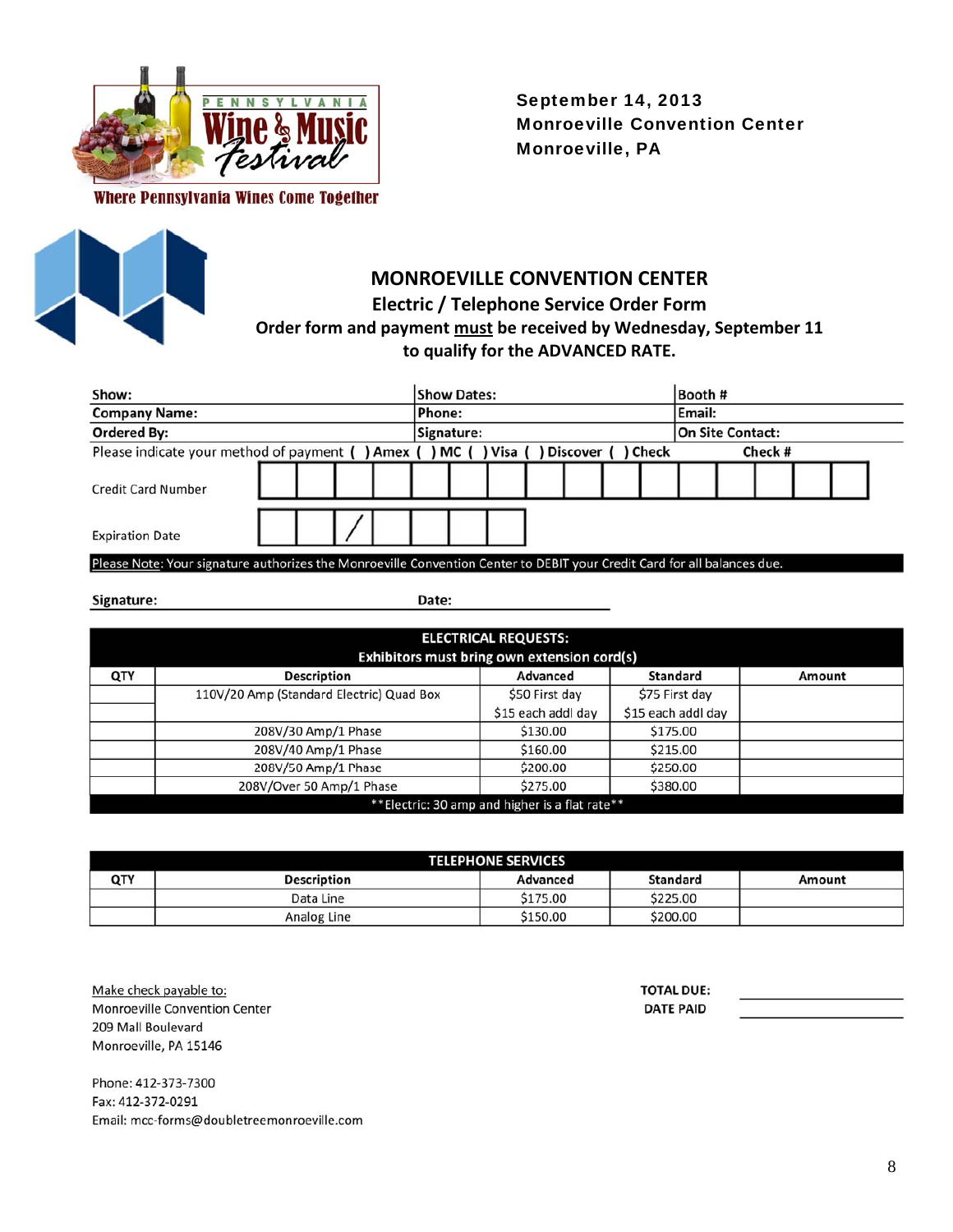

Where Pennsylvania Wines Come Together



#### **MONROEVILLE CONVENTION CENTER Decorating Service Order Form Order form and payment must be received by Wednesday, September 11 to qualify for the ADVANCED RATE.**

| Show:                                            |  |  |  |  |                                | Booth #<br><b>Show Dates:</b> |  |                   |  |  |  |         |  |  |  |  |  |
|--------------------------------------------------|--|--|--|--|--------------------------------|-------------------------------|--|-------------------|--|--|--|---------|--|--|--|--|--|
| <b>Company Name:</b>                             |  |  |  |  | Phone:                         |                               |  |                   |  |  |  | Email:  |  |  |  |  |  |
| <b>Ordered By:</b>                               |  |  |  |  | On Site Contact:<br>Signature: |                               |  |                   |  |  |  |         |  |  |  |  |  |
| Please indicate your method of payment () Amex ( |  |  |  |  | MC (                           | ) Visa (                      |  | Discover () Check |  |  |  | Check # |  |  |  |  |  |
| <b>Credit Card Number</b>                        |  |  |  |  |                                |                               |  |                   |  |  |  |         |  |  |  |  |  |
| <b>Expiration Date</b>                           |  |  |  |  |                                |                               |  |                   |  |  |  |         |  |  |  |  |  |

Please Note: Your signature authorizes the Monroeville Convention Center to DEBIT your Credit Card for all balances due.

Signature:

Date:

|     | <b>TABLES</b>            |          |                 |        |  |  |  |
|-----|--------------------------|----------|-----------------|--------|--|--|--|
| QTY | <b>Description</b>       | Advanced | <b>Standard</b> | Amount |  |  |  |
|     | 4 ft Skirted             | \$25.00  | \$45.00         |        |  |  |  |
|     | 6 ft Skirted             | \$35.00  | \$60.00         |        |  |  |  |
|     | 8 ft Skirted             | \$45.00  | \$70.00         |        |  |  |  |
|     | Leg Extenders (Set of 4) | \$30.00  | \$45.00         |        |  |  |  |

| <b>CHAIRS</b> |                       |          |                 |        |  |  |  |
|---------------|-----------------------|----------|-----------------|--------|--|--|--|
| QTY           | <b>Description</b>    | Advanced | <b>Standard</b> | Amount |  |  |  |
|               | <b>Standard Chair</b> | \$10.00  | \$15.00         |        |  |  |  |
|               | Barstool              | \$20.00  | \$30.00         |        |  |  |  |

|     | <b>BOOTH ACCESSORIES</b>                  |                    |              |        |  |  |  |  |
|-----|-------------------------------------------|--------------------|--------------|--------|--|--|--|--|
| QTY | <b>Description</b>                        | Advanced           | Standard     | Amount |  |  |  |  |
|     | 10x10 Booth Carpet (TAN ONLY)             | \$140.00           | \$200.00     |        |  |  |  |  |
|     | <b>Booth Sign Hanging</b>                 | <b>S1/PER SIGN</b> | \$3/PER SIGN |        |  |  |  |  |
|     | Wastebasket                               | \$5.00             | \$5.00       |        |  |  |  |  |
|     | Easel                                     | \$20.00            | \$35.00      |        |  |  |  |  |
|     | <b>Clothing Rack</b>                      | \$30.00            | \$50.00      |        |  |  |  |  |
|     | Stage - 6'x8' Section (Height 1ft or 2ft) | \$65.00            | \$100.00     |        |  |  |  |  |
|     | All Solid Color Drape (8ft H x 10ft W)    | \$30.00            | \$55.00      |        |  |  |  |  |

|     | <b>KITCHEN USE</b> |                         |               |        |  |  |  |  |
|-----|--------------------|-------------------------|---------------|--------|--|--|--|--|
| QTY | <b>Description</b> | Advanced                | Standard      | Amount |  |  |  |  |
|     | Kitchen Usage      | <b>Call for Details</b> | Not Available |        |  |  |  |  |
|     | Bag of Ice         | \$5.00                  | \$5.00        |        |  |  |  |  |
|     | Pepsi Cooler       | <b>Call for Details</b> | Not Available |        |  |  |  |  |

| <b>MISCELLANEOUS</b> |                                 |          |          |        |
|----------------------|---------------------------------|----------|----------|--------|
| QTY                  | <b>Description</b>              | Advanced | Standard | Amount |
|                      | MCC Labor - Per Person/Per Hour | \$35.00  | \$50.00  |        |
|                      | <b>Banner Hanging</b>           | \$75.00  | \$100.00 |        |
|                      | Copies                          | \$0.10   | \$0.10   |        |

Make check payable to: Monroeville Convention Center 209 Mall Boulevard Monroeville, PA 15146

**TOTAL DUE: DATE PAID**